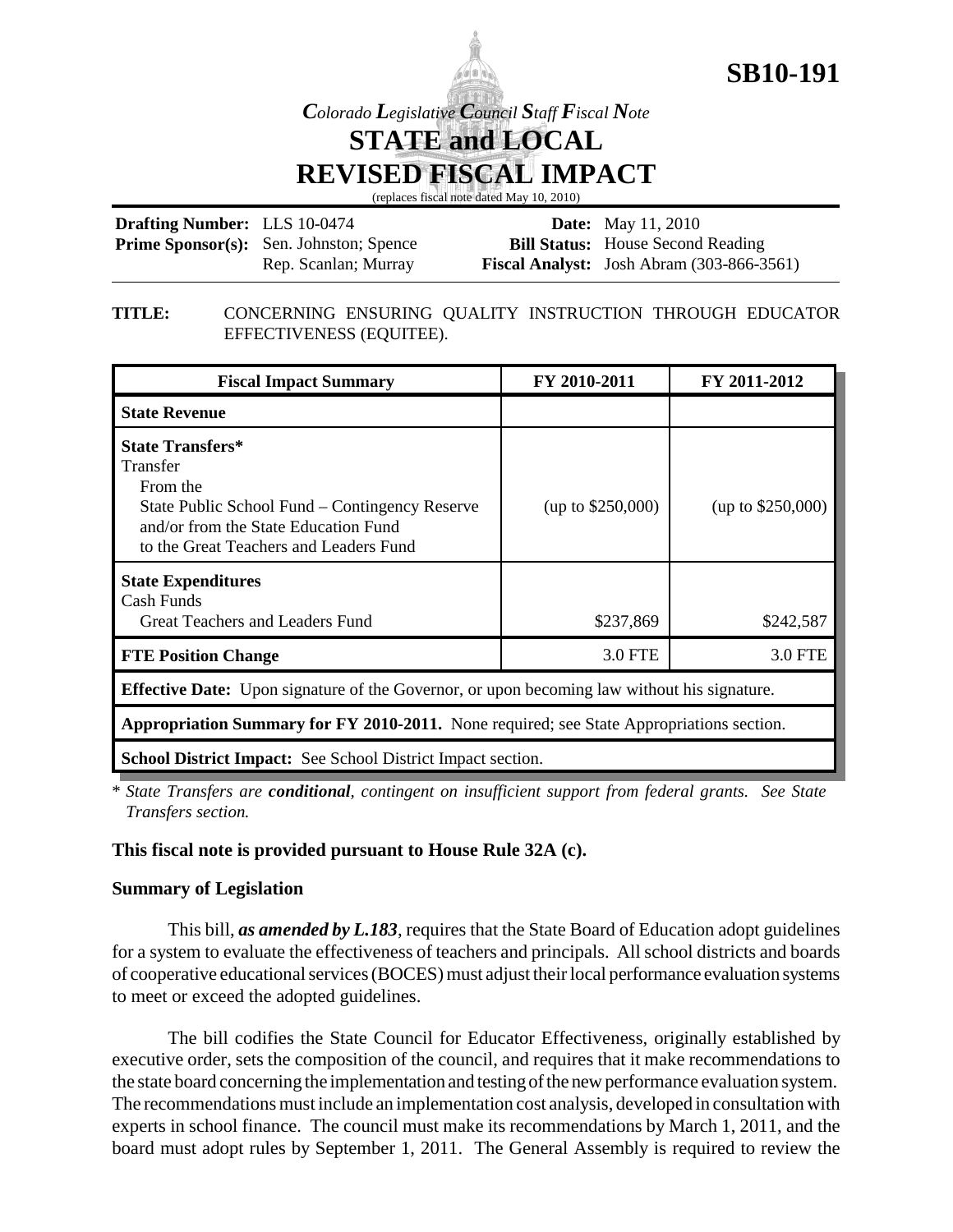May 11, 2010

adopted rules in a separate bill during the 2012 session, and is given authority to repeal individual rules.

Beginning with the 2011-12 school year, the Colorado Department of Education (CDE) will work with districts to develop performance evaluation systems, and will provide a resource bank of assessments, processes, tools, and policies that a district or BOCES may use to develop their local programs. The system must be beta-tested in the 2012-13 school year, implemented statewide in the 2013-14 school year, and finalized statewide in the 2014-15 school year.

Among many requirements, the adopted rules must ensure that:

- $\triangleright$  teachers and principals are evaluated using multiple fair, transparent, timely, rigorous, and valid methods;
- $\blacktriangleright$  at least 50 percent of a teacher's evaluation is determined by the academic growth of the teacher's students; and
- $\blacktriangleright$  at least 50 percent of a principal's evaluation is determined by a combination of the academic growth of the students and the demonstrated effectiveness of the teachers in the principal's school.

The bill creates the Great Teachers and Leaders Fund and permits the CDE to accept and spend federal grants for the fund. Moneys in the Great Teachers and Leaders Fund are continuously appropriated to the department for the direct and indirect costs of implementing the bill.

### **State Transfers**

 For FY 2010-11 and FY 2011-12, if less than \$250,000 is credited to the fund from federal grants, the bill transfers up to \$250,000 from the contingency reserve of the State Public School Fund. If the existing balance in the contingency reserve is insufficient for this purpose, the remaining amount of the difference is transferred from the State Education Fund.

### **State Expenditures**

*In FY 2010-11, this bill will result in total costs of \$237,869 and 3.0 FTE in the Colorado* **Department of Education. In FY 2011-12, total costs are \$242,587 and 3.0 FTE.** Direct cost components are summarized in Table 1 and discussed below.

| Table 1. Direct Costs Under SB 10-191        |            |            |  |  |  |  |
|----------------------------------------------|------------|------------|--|--|--|--|
| <b>Cost Components</b>                       | FY 2010-11 | FY 2011-12 |  |  |  |  |
| <b>Personal Services</b>                     | \$206,009  | \$224,737  |  |  |  |  |
| <b>FTE</b>                                   | 3.0        | 3.0        |  |  |  |  |
| <b>Operating Expenses and Capital Outlay</b> | 16,860     | 2,850      |  |  |  |  |
| Travel                                       | 15,000     | 15,000     |  |  |  |  |
| <b>TOTAL</b>                                 | \$237,869  | \$242,587  |  |  |  |  |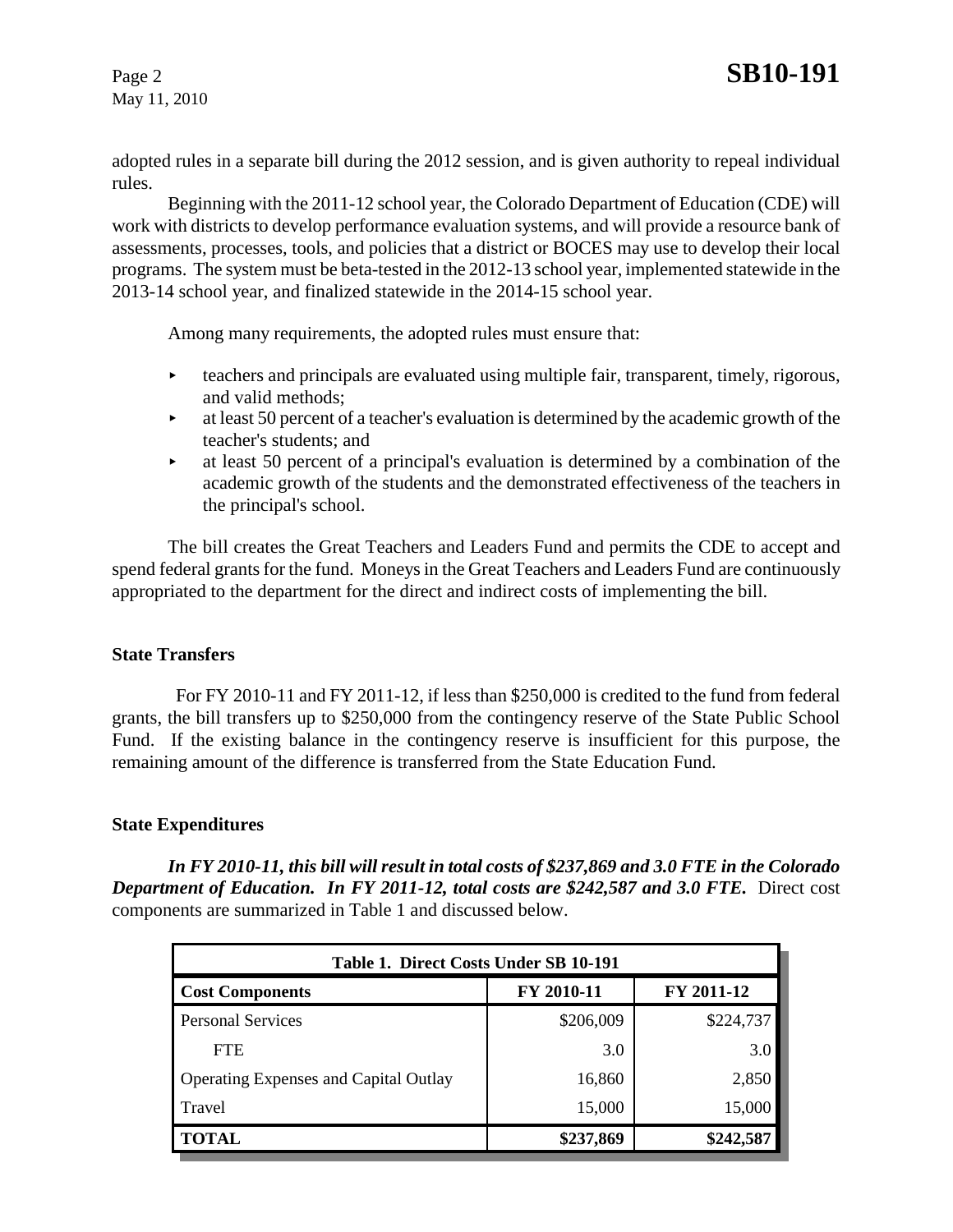May 11, 2010

The CDE requires new staff to oversee departmental activities, support the board and the council in establishing the program and adopting rules, conduct analysis of existing performance evaluation systems, recommend conforming changes, and provide training and technical assistance to local districts.

Ongoing, new staff will support the board in determining if districts and BOCES meet or exceed state guidelines, review, evaluate, and approve interim assessments as part of the multiple measures of effectiveness, and review licensed personnel evaluation systems each year to confirm that they meet or exceed statutory requirements. Statewide travel is anticipated each year to conduct on-site reviews and to evaluate district and BOCES performance evaluation systems.

#### **Expenditures Not Included**

Pursuant to a Joint Budget Committee policy, certain costs associated with this bill are addressed through the annual budget process and centrally appropriated in the Long Bill or supplemental appropriations bills, rather than in this bill. The centrally appropriated costs subject to this policy are summarized in Table 2.

| Table 2. Expenditures Not Included Under SB 10-191                   |            |            |  |  |  |  |
|----------------------------------------------------------------------|------------|------------|--|--|--|--|
| <b>Cost Components</b>                                               | FY 2010-11 | FY 2011-12 |  |  |  |  |
| Employee Insurance (Health, Life, Dental, and Short-term Disability) | \$19,120   | \$20,857   |  |  |  |  |
| Supplemental Employee Retirement Payments                            | 6,609      | 8,549      |  |  |  |  |
| Indirect                                                             | 32,707     | 36,873     |  |  |  |  |
| Workman's Compensation and Risk Management                           | 737        | 804        |  |  |  |  |
| <b>TOTAL</b>                                                         | \$59,173   | \$67,083   |  |  |  |  |

 *\*More information is available at: http://www.colorado.gov/cs/Satellite/CGA-LegislativeCouncil/CLC/1200536133924*

#### **School District Impact**

This bill will impact school districts differently, depending on their current performance evaluation and review process. There is no immediate fiscal impact to districts; however, the bill will certainly require that districts begin to modify their evaluation process, and devote additional time and resources to teacher and principal evaluation in anticipation of the bill's statewide implementation in FY 2014-15.

In order to ensure that evaluations are linked to student longitudinal academic growth, data systems must be capable of connecting educator identifiers and student identifiers. Currently, some districts have this capacity and others do not. Similarly, the rules adopted by the board may compel districts to spend resources on new evaluation tools, data collection, and interim assessments to satisfy the bill's requirement of multiple measures of student performance. The CDE will provide a resource bank for districts to use to defray some of these costs; however the expenses for changing the evaluation and review process will be paid from existing school and district budgets.